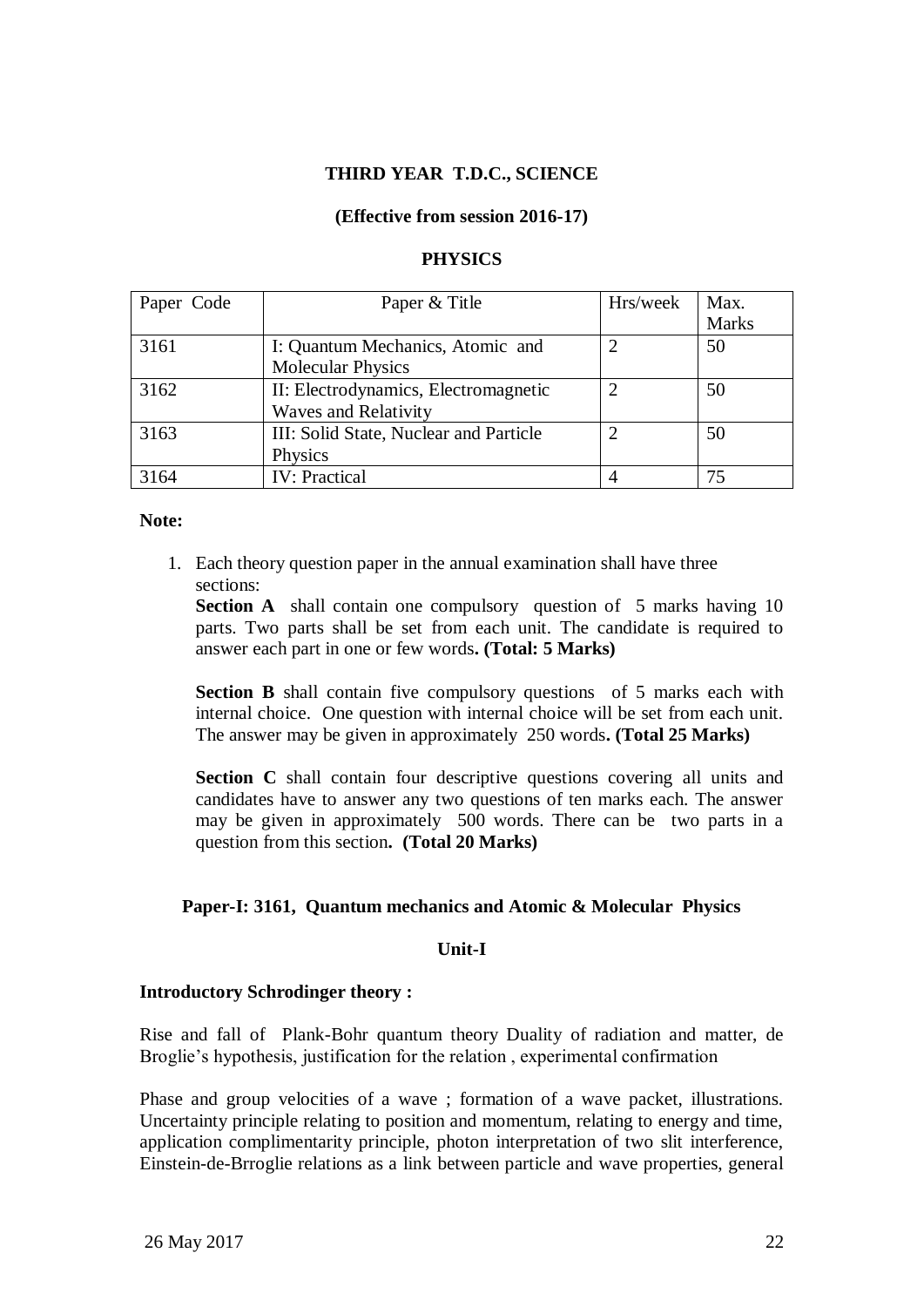equation of wave propogation, propogation of matter waves, time dependent and time independent schrodinger equations, physical meaning of  $\psi$ , conditions to be satisfied by schrodinger equation as an operator equation. Postulatery approach to wave mechanics, operators, observable and measurements.

Operators, eigen values and eigen functions; linear operators, product of two operators, commuting and non commuting operators, simulataneous eigen functions, orthogonal functions.Hermition operators, their eigen values, Hermition adjoint operators, expectation values of an operator.

## **Unit – II**

Simple one dimensional problem ; particle in a box with rigid walls. Concept of a potential well. Wave functions and energies for the ground and excited states ; quantization of energy qualitative discussion of the solutions for a shallow potential well.

Application of Operator methods ; Simple harmonic oscillator, step-up and step-down operators, eigen functions and eigen values of the ground state and excited state, zero point energy probability density and its variations with degree of excitation ; orthogonality of wave functions.

Other one dimensional problems ; step potential, penetration through rectangular barrier. Transmission coefficients, barriers of special shapes, quantum mechanical tunneling, particle in of three dimensional cubical box, degeneracy.

#### **UNIT-III**

## **Angular momentum and spin**

Central force ; orbital angular momentum, operators for its cartesian components, commutation relations, mutual as well as with  $L^2$ , operators  $L^+$  and  $\bar{L}$ , their interpretation as step operators eigen values of  $L<sub>2</sub>$ , half integral values for quantum numbers. Angular momentum operators in spherical polar coordinates ; evaluation of their eigen functions explicitly in terms of the coordinates, their degeneracy.

Schrodinger equation for hydrogen atom in spherical polar coordinates ; separations into radial and angular variation, qualitative discussion of spherical harmonics.

Angular momentum and magnetic moment of electron due to orbital motion Bhor mageton.

## **Unit – IV**

## **Mono valent and divalent atoms**

Back ground from quantum theory : The four quantum numbers ; spectral terms arising from L-S coupling, s,p,d,f, notation, selection rules. Half life of excited states, width of a spectral line.